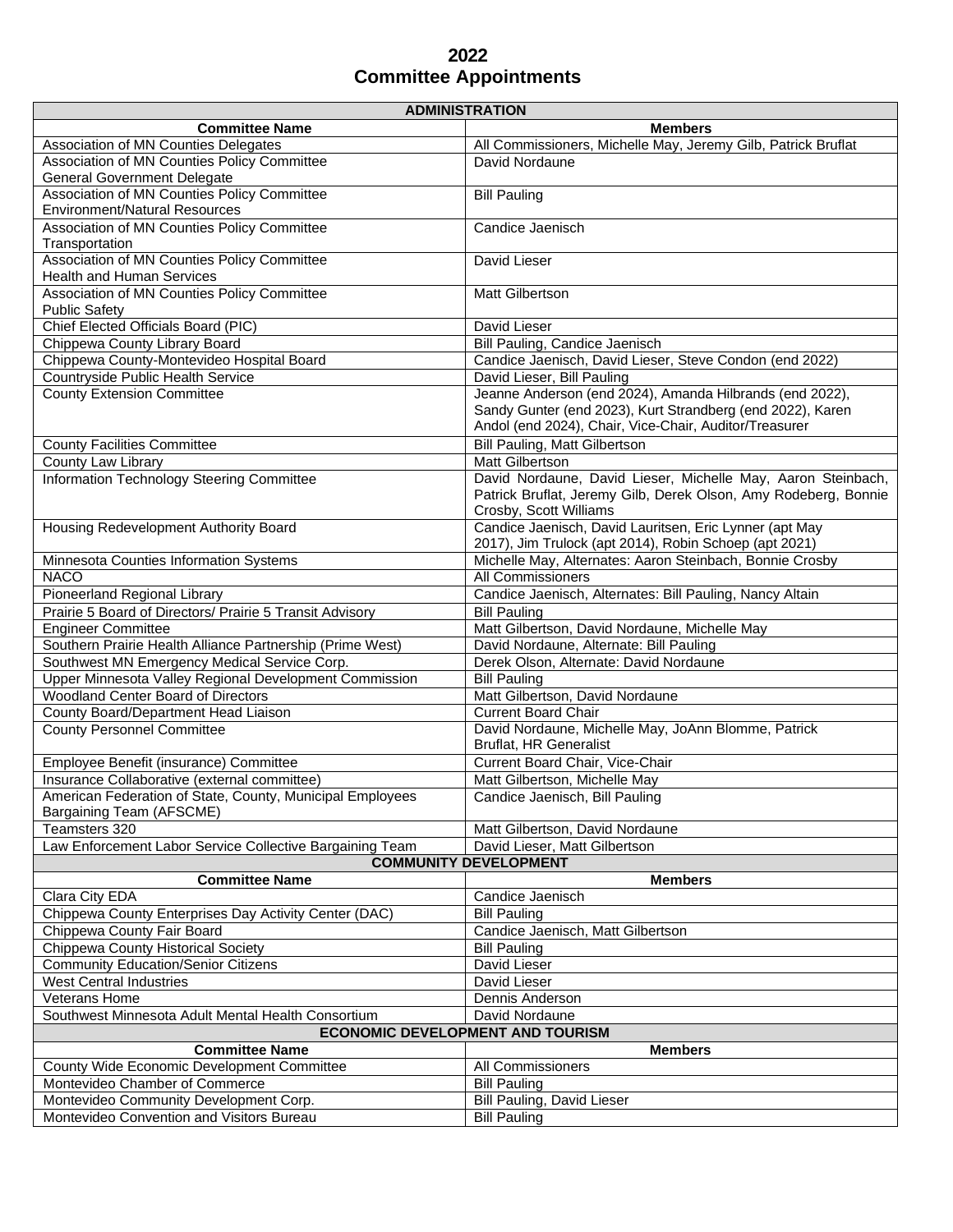| Park Board                                      | Jaime Winter, Del Wehrspann, Daniel Benson, Jim Dahlvang,<br>Mark Suter, Bill Pauling, David Nordaune                                                                                                                                                                  |
|-------------------------------------------------|------------------------------------------------------------------------------------------------------------------------------------------------------------------------------------------------------------------------------------------------------------------------|
| <b>Prairie Waters Tourism Committee</b>         | Matt Gilbertson, Alternate: Bill Pauling                                                                                                                                                                                                                               |
| Southwest Minnesota Tourism Association         | Matt Gilbertson, Alternate: Celeste Suter                                                                                                                                                                                                                              |
| Western Minnesota Revolving Loan Fund           | Candice Jaenisch, Dean Solem                                                                                                                                                                                                                                           |
| <b>Yellow Stone Trail Alliance</b>              | David Nordaune                                                                                                                                                                                                                                                         |
|                                                 | <b>ENFORCEMENT AND DETENTION</b>                                                                                                                                                                                                                                       |
| <b>Committee Name</b>                           | <b>Members</b>                                                                                                                                                                                                                                                         |
| CEE-VI Drug Task Force                          | Matt Gilbertson, Alternate: David Lieser                                                                                                                                                                                                                               |
| Prairie Lakes Youth Committee                   | David Lieser, Alternate: David Nordaune                                                                                                                                                                                                                                |
| <b>Region Six Community Corrections</b>         | Dave Nordaune, David Lieser                                                                                                                                                                                                                                            |
| Circle Sentencing Task Force/Advisory Committee | Matt Gilbertson, David Lieser                                                                                                                                                                                                                                          |
|                                                 | <b>LAND USE AND PLANNING</b>                                                                                                                                                                                                                                           |
| <b>Committee Name</b>                           | <b>Members</b>                                                                                                                                                                                                                                                         |
| Airport Zoning Board of Adjustment              | Candice Jaenisch, Bill Pauling                                                                                                                                                                                                                                         |
| <b>Airport Commission</b>                       | Candice Jaenisch, Bill Pauling, Victor Plante (apt 2014), Kent<br>Kanten (apt 2014), Jim Kanten (apt 2019) (1 <sup>st</sup> Appointed), Kent<br>Bosch (apt 2021)                                                                                                       |
| <b>Board of Adjustment</b>                      | Steve Herfurth (apt 2021), Jon Rodeberg (apt 2020), Corey<br>Erickson (apt 2020), Ron Abel (apt 2020), Marlin Ammerman<br>(apt 2021)                                                                                                                                   |
| Chippewa River Watershed Board of Directors     | Matt Gilbertson, Alternate: Candice Jaenisch                                                                                                                                                                                                                           |
| <b>Comprehensive Planning Committee</b>         | Bill Pauling, Candice Jaenisch                                                                                                                                                                                                                                         |
| County Planning & Advisory Commission           | Matt Gilbertson, Alternate: David Nordaune, Marvin Dehne (apt<br>2020), Nathan Schmidt (apt 2021), Steve Herfurth (apt 2021),<br>Corey Erickson (apt 2020), Jon Rodeberg (apt 2020), Marlin<br>Ammermann (apt 2021), Ron Abel (apt 2020), Jeremy Gilb (Ex-<br>Officio) |
| County Recycling and Waste Committee            | David Nordaune, Bill Pauling                                                                                                                                                                                                                                           |
| Hawk Creek Watershed Board of Directors         | Candice Jaenisch                                                                                                                                                                                                                                                       |
| Montevideo Planning Commission                  | David Lieser                                                                                                                                                                                                                                                           |
| Noxious Weed Advisory Committee                 | <b>Bill Pauling, David Nordaune</b>                                                                                                                                                                                                                                    |
| Regional Radio Board                            | Candice Jaenisch                                                                                                                                                                                                                                                       |
| Soil & Water Conservation District              | Matt Gilbertson, Candice Jaenisch                                                                                                                                                                                                                                      |
| Solid Waste Officer                             | <b>Scott Williams</b>                                                                                                                                                                                                                                                  |
| Southwest Adult Mental Health Consortium        | David Nordaune                                                                                                                                                                                                                                                         |
| Southwest Radio Action Committee (RAC)          | Derek Olson, Alternate: Gwen Olson                                                                                                                                                                                                                                     |
| Upper Minnesota Valley Regional                 | <b>Scott Williams</b>                                                                                                                                                                                                                                                  |
| Development Land Use Committee                  |                                                                                                                                                                                                                                                                        |
| <b>Water Plan Committee</b>                     | Candice Jaenisch, Matt Gilbertson, Byron Hayunga (apt 2019),<br>Bob Nielsen (apt 2020), Marc Stevens (apt 2018), Steve<br>Sunderland (apt 2019)                                                                                                                        |